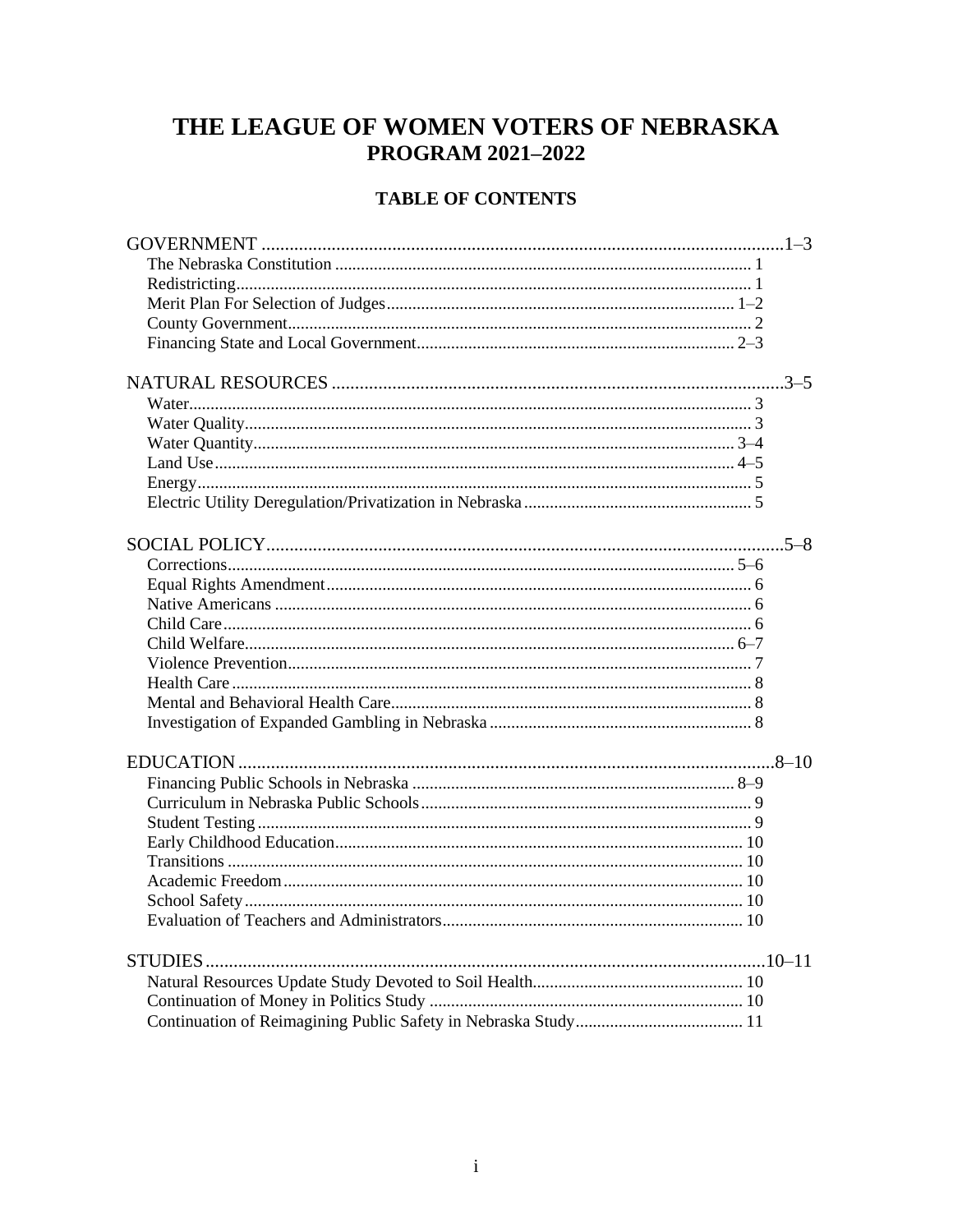# **THE LEAGUE OF WOMEN VOTERS OF NEBRASKA PROGRAM 2021–2022**

## **GOVERNMENT**

**THE NEBRASKA CONSTITUTION:** Members of the League of Women Voters of Nebraska support measures to improve the Nebraska Constitution though comprehensive coordinated revision. The League is not committed to any specific method of constitutional change, but will accept any practical method of change. Members of the League believe a good constitution should contain only fundamental provisions for a framework of government and should define its powers and organization.—Adopted 1969, amended 2011.

Specifically, the League supports:

- 1) A concise Bill of Rights;
- 2) Additional means to amend the Constitution;
- 3) An executive branch with authority adequate to carry out responsibilities assigned to it by the Constitution;
- 4) Provisions for initiative and referendum;
- 5) A nonpartisan unicameral Legislature;
- 6) Four-year terms with no term limits for Legislators;
- 7) A merit plan for judges;
- 8) Public hearings on legislative bills;
- 9) Mandatory legislative reapportionment after each federal census;
- 10) Salaries set by statute;
- 11) An appointed parole board consisting of specialists in penal and related matters; and
- 12) Opposition to state aid to non-public schools.

**REDISTRICTING:** The League of Women Voters of Nebraska believes unbiased and transparent redistricting is fundamental to good government. In concurrence with the LWVUS redistricting position, the LWVNE supports the implementation of a non-partisan, open, and unbiased redistricting process preferably by an independent special commission composed of membership that accurately reflects the partisan make-up, diversity, and demographics of Nebraska's population. Public interest groups and civic organizations should also be included in the process with representation from all parts of our state.

Specifically, the League supports inclusion of the following criteria for redistricting:

- 1) Compliance with the U.S. Constitution (federal mandate);
- 2) Compliance with the Voting Rights Act (federal mandate);
- 3) Creation of districts with equal population (federal mandate);
- 4) Creation of compact and contiguous districts where possible;
- 5) Preservation of traditional neighborhoods and local communities of interest;
- 6) Creation of district lines that follow permanent and easily recognized features, such as toll ways, expressways, highways, streets, rivers, and clear geographical features, where possible;
- 7) Coincidence with census tract boundaries;
- 8) Maintenance of town and county boundaries, and undivided census tracts when feasible;
- 9) Ignorance of incumbent officials 'addresses;
- 10) No intentional favoring or disfavoring of a political party, incumbent, or candidate
- 11) Enforceability in court.

**MERIT PLAN FOR SELECTION OF JUDGES:** The League of Women Voters of Nebraska supports the nominative, appointive and elective features of the Merit Plan for the judges of the Supreme Court,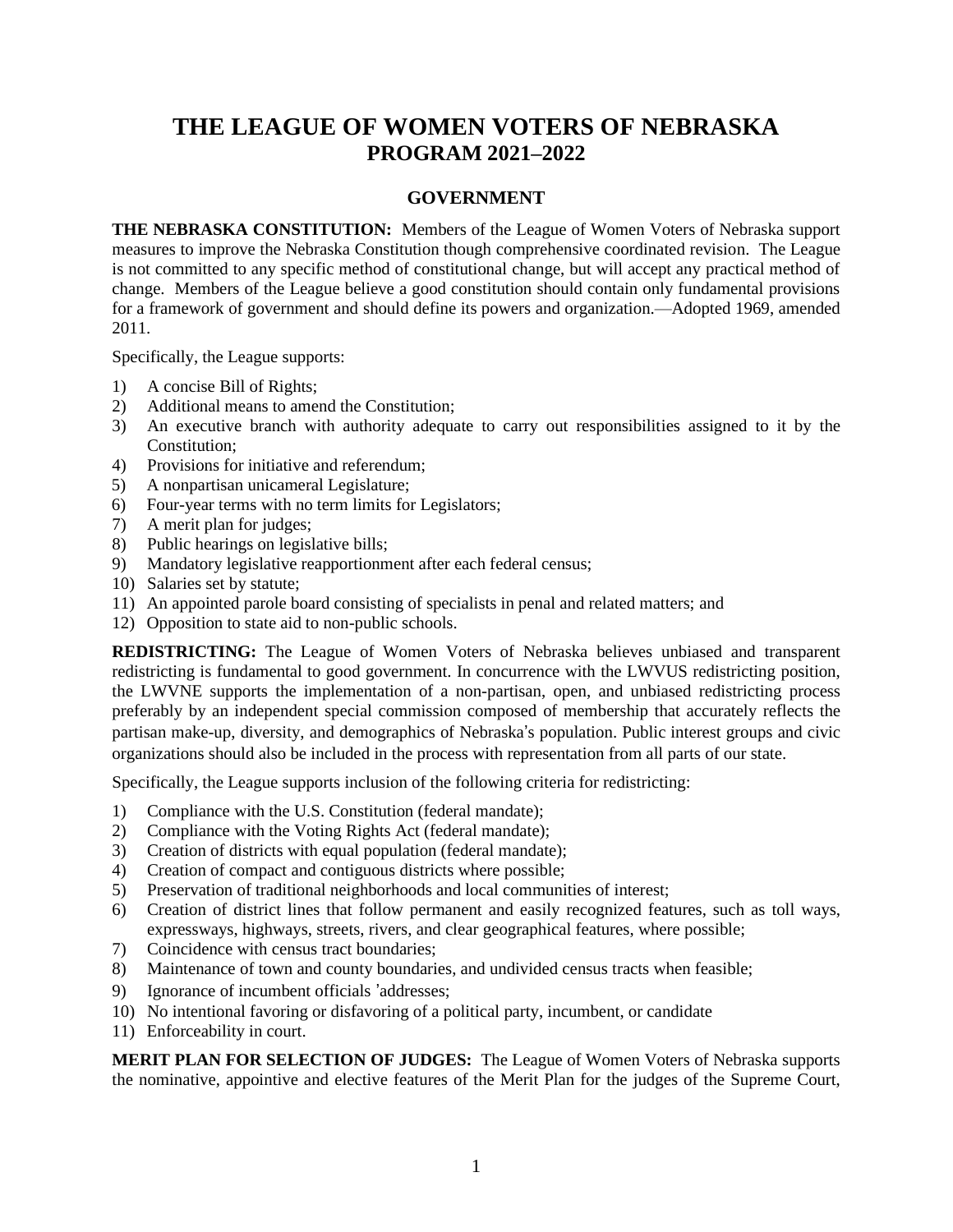the district courts, the juvenile courts, the county courts and the Workmen's Compensation Court, and recommends that it be retained in the Constitution.—Adopted 1967, amended 1985 and 1987.

Specifically, the League supports:

- 1) The Commission on Judicial Qualifications as the appointed body to confidentially receive and process complaints from any citizen concerning the discipline or removal of any judge;
- 2) The right of appeal and removal power remaining with the Supreme Court; and
- 3) The right of the electorate to reject judges by election under the Merit Plan, and the Legislature to retain the impeachment power.

**COUNTY GOVERNMENT:** Members of the League of Women Voters of Nebraska advocate a county government structure that is representative, responsive and responsible, flexible and accountable, that permits the separation of legislative and administrative functions and allows efficient and economical delivery of services with adequate funding. Major structural changes in each county government must be approved by a majority vote of the people in that county.—Adopted 1977, 1991.

Specifically, the League supports:

- 1) The right of a county to choose its own structure, including elective and appointive options;
- 2) Structural and/or functional consolidations of counties and of a city with a county;
- 3) The option of county home rule;
- 4) Permission for counties to possess all powers not prohibited by state laws;
- 5) Alternative methods for initiating change in a county structure by legislative action of the state or the county and/or by a petition of the county voters;
- 6) A variety of means of financing county government;
- 7) Permission to allow county governments to create or dissolve special purpose districts; excluding school districts, lying wholly within the county, to approve their budgets and to supervise their longrange plans;
- 8) The right of counties to appoint a county administrator; and
- 9) The right of counties to appoint row officers.

**FINANCING STATE AND LOCAL GOVERNMENT:** The League of Women Voters of Nebraska supports a state fiscal policy that reflects the goal of adequate revenues in order to meet the budgeted expenditures of all levels of government to meet state and local services. In order to allow the aforementioned levels of government to fulfill their governmental responsibilities, a tax structure which is progressive, efficient and flexible is necessary.—Adopted 1987, amended 2011.

Specifically, the League supports the following:

- 1) The state's primary sources of revenue should continue to be derived from a combination of sales and personal income taxes. Additional revenues can be achieved through an increase in tax rates, by extending the sales tax to services with exemptions for medical, legal, child-care and educational services, and increases in tobacco products and liquor taxes.
- 2) The League is opposed to the state operating, or sanctioning the operation of any state or regional lottery.
- 3) The state should utilize the federal income tax form as a progressive, economic and efficient vehicle for taxpayers to determine their tax obligations.
- 4) The state's primary responsibility is in providing adequate funding, in priority order, for: all levels of education, human services programs, aid to local governments, government services and economic development.
- 5) The state legislature when considering budget reductions should carefully evaluate each program and use line item reductions, not across-the-board reductions. The League does not support the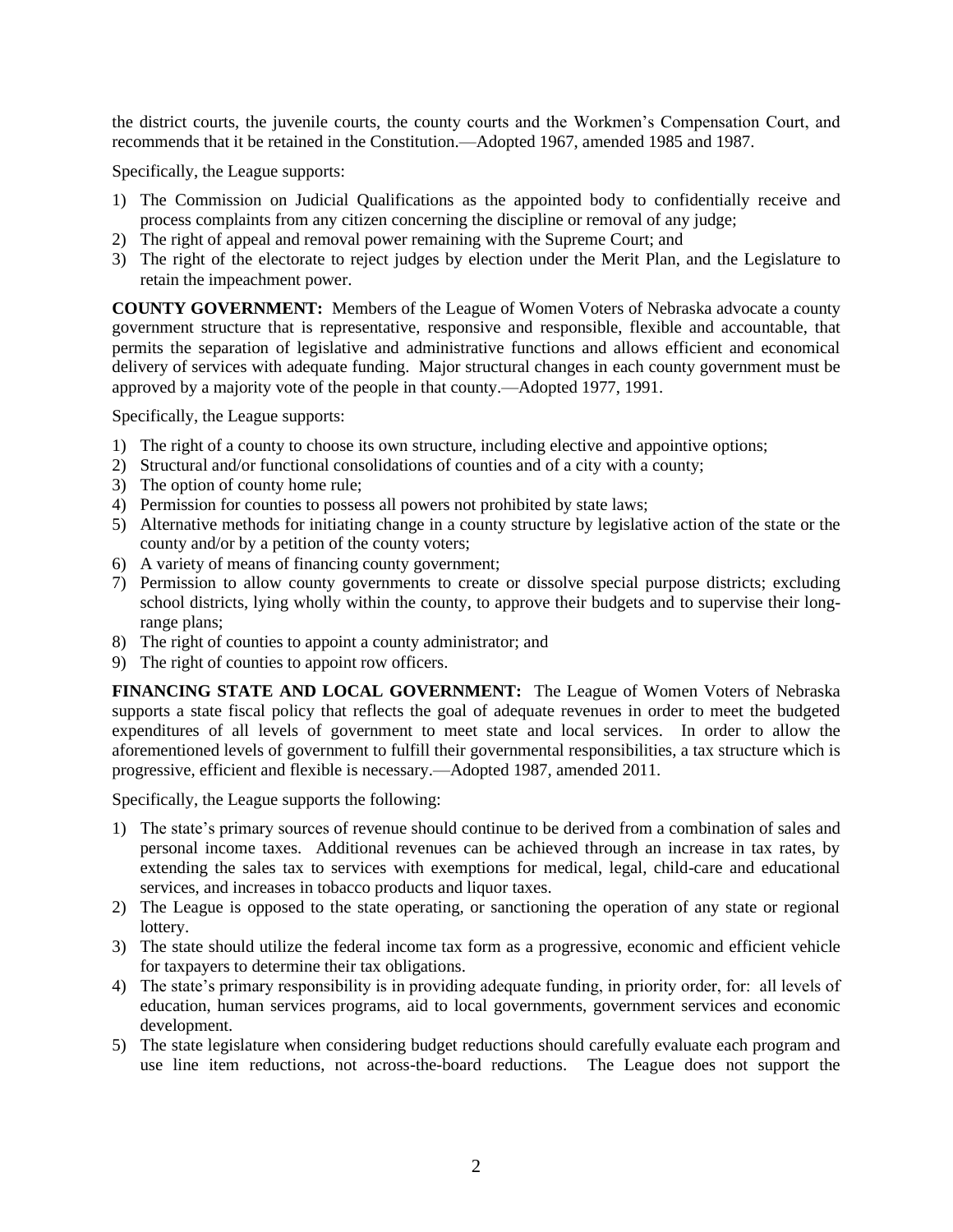imposition of fixed percentage "lids" on state expenditures as a proper method of budget reduction or the use of deficit spending in times of inadequate revenue.

6) We believe there should not be any sales tax on food.

## **NATURAL RESOURCES**

**WATER:** The League of Women Voters of Nebraska supports a water policy, which promotes wise use and care of water resources guided by the principle that water be managed in the public interest.— Updated 1978, amended 1993, updated 1995, amended 1999, updated and amended 2018, amended 2021.

WATER QUALITY: The League supports clean drinking water for all Nebraskans and believes that measures should be in place to protect water from contamination and pollution.

Specifically, the League supports:

- 1) Legislative action that outlines a process for Nebraska Department of Health and Human Services (NDHHS), Nebraska Department of Natural Resources (NeDNR), and Nebraska Department of Environment and Energy (NDEE) to proactively identify and manage emerging threats to human health including, but not limited to, chemicals, pathogens, steroids, antibiotics, hormones and nutrient contaminants in drinking water;
- 2) Exclusion of pipeline siting in areas covered by the State Wellhead Protection Program, areas around municipal and private household wells without Wellhead Protection designation and in areas where the water table is at a level that rises near to the subsurface pipeline or to the surface beneath elevated pipelines. We encourage all municipalities to protect their wellhead protection areas through local ordinances;
- 3) A Legislative Task Force for further study on the management of both point source and non-point source contamination to both surface and groundwater sources to assure that Nebraska's current regulations are appropriate and adequate to protect water quality. The task force should include both agricultural and municipal representatives and consider specifically nutrients such as nitrates, as well as herbicides, pesticides, human and veterinary pharmaceuticals, hormones and particulate pollutants including mercury;
- 4) Funding of NDHHS, NeDNR, NRDs (Natural Resource Districts) and NDEE at a level that adequately allows for staffing and programming to monitor water quality, investigate complaints, thoroughly assess permitting requests and follow-up on violations to protect Nebraskans from contamination of both surface and groundwater. Budget shortfalls should not reduce essential water quality monitoring programs. Nebraska should assure that EPA regulations are implemented immediately with staffing levels adequate to assure compliance; and
- 5) A robust educational program for private household drinking well owners in Nebraska and expansion of testing for contaminants which is currently limited to bacteria and nitrates. Local Health Departments should actively seek out property owners with private wells and provide both education and assistance with testing.

#### **WATER QUANTITY**

Specifically, the League supports:

- 1) Conservation of water through efficient irrigation practices, improved farming techniques and continued research and education;
- 2) Legislative support for beneficial use of water to include water for domestic use including livestock watering, agricultural and manufacturing, including power production uses, and for the following instream uses: fish and wildlife, ground water recharge recreation, and dilution of wastes. Highest priority shall be given to domestic use; and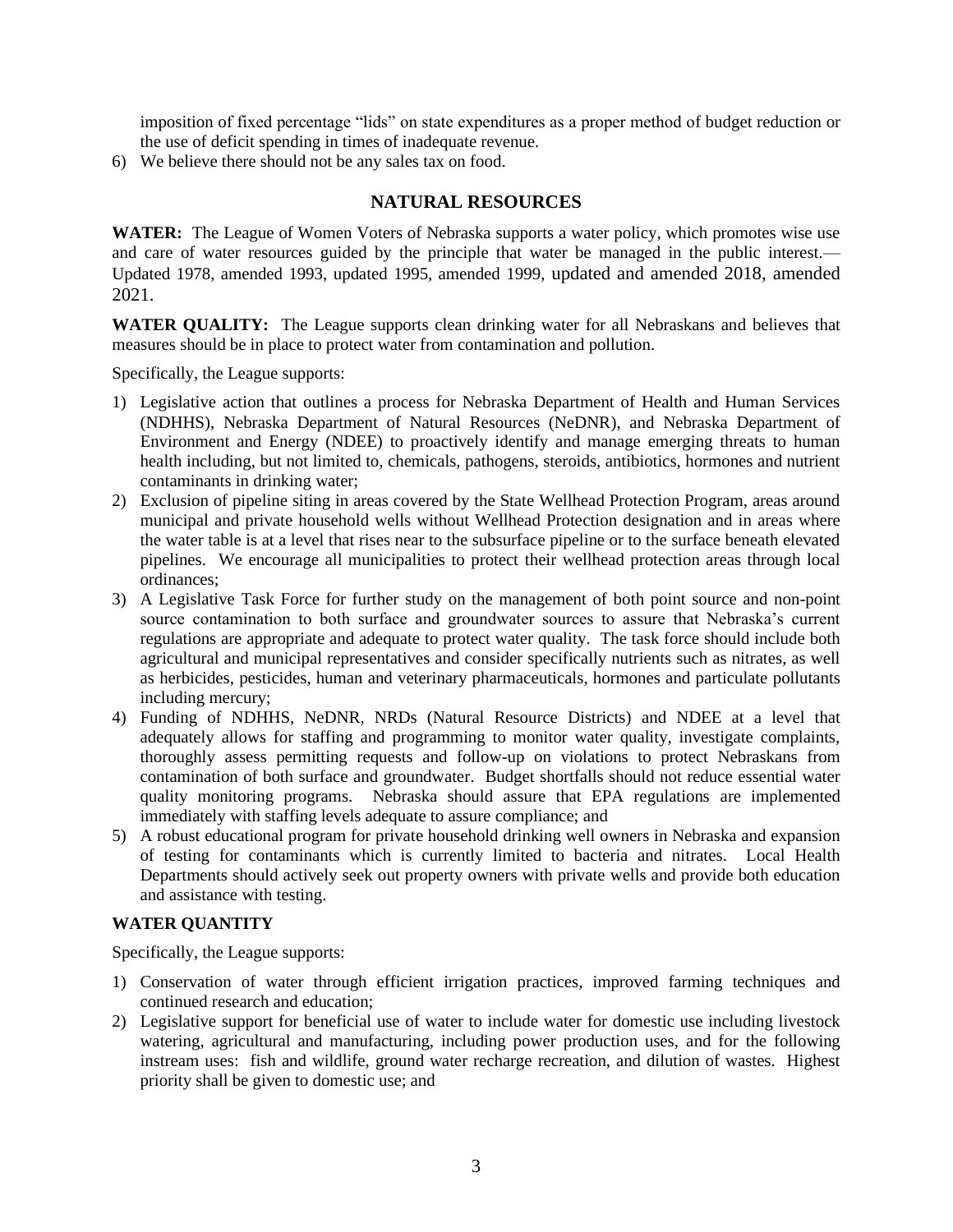3) Legislative action to resolve the issues of ground water ownership, interrelationship of ground and surface water, and the administrative structure of water management.

The League acknowledges that there is a physical relationship between surface and groundwater, which is recognized by hydrogeologists. Since geological conditions vary from region to region across the state, laws should be sufficiently flexible to acknowledge this fact.

The League believes that a method for resolving conflicts between competing interests should be established. This method should include tested mediation procedures, and the parties to a dispute should be encouraged to settle the matter between themselves. If arbitrary decisions are made, they should recognize statewide and local interests, should balance public and private interests, and should recognize the differences between the various areas of the state.

Specifically, the League:

- 1) Supports existing water law, which recognizes the relationship between ground and surface water;
- 2) Recognizes the respective roles of the Department of Natural Resources and the Natural Resources Districts<sup>.</sup>
- 3) Recommends the creation of an institutional framework for resolving water conflicts which is flexible and expedient and which reflects publicly established criteria; and
- 4) Proposes that water problems be resolved by statute instead of abdicating decision-making authority to the courts.

The League supports state regulated water marketing (which includes leasing) as a means of allocating ground and surface water, with consideration given to protection of the public interest, environmental factors, effect on third parties, property tax implications and future water requirements.

Specifically, water marketing administration should include:

- 1) Quantification of water available for sale;
- 2) Terms of sale; and
- 3) A framework for resolving unintended consequences.

The League supports the sale (or leasing) of ground surface water between preference classes with the understanding that the preference system should be preserved.

Since the U.S. Supreme Court has determined ground water to be "publicly owned" and the Nebraska Constitution states that use of surface water is "dedicated to the people of the state" the League believes that the state should derive revenue from the marketing of water.

**LAND USE:** Members of the League of Women Voters of Nebraska support a state land use program based on goals and strategies which encourage local control, while at the same time identifying and providing statutory mechanisms for managing areas of statewide concern. Preservation of unique and prime agricultural land should be a primary goal and programs should be developed to implement that goal. The League of Women Voters of Nebraska supports green belt (buffer zone) type legislation and recognizes the inter-relationship of taxation and land use.—Adopted 1979, amended 1985, 1987, 1991.

Specifically, a state land use program should incorporate the following:

- 1) Requirement that local government exercises at least a minimum level of planning and control over land use;
- 2) Provision of state technical assistance to local governments;
- 3) Requirement that state agencies and political subdivisions abide by comprehensive planning of local government with provision for appeal to the state if conflicts occur;
- 4) Encouragement of coordination between governmental agencies, commissions, and boards, which are planning for the same area, and coordination between areas;
- 5) Identification of areas of statewide concern;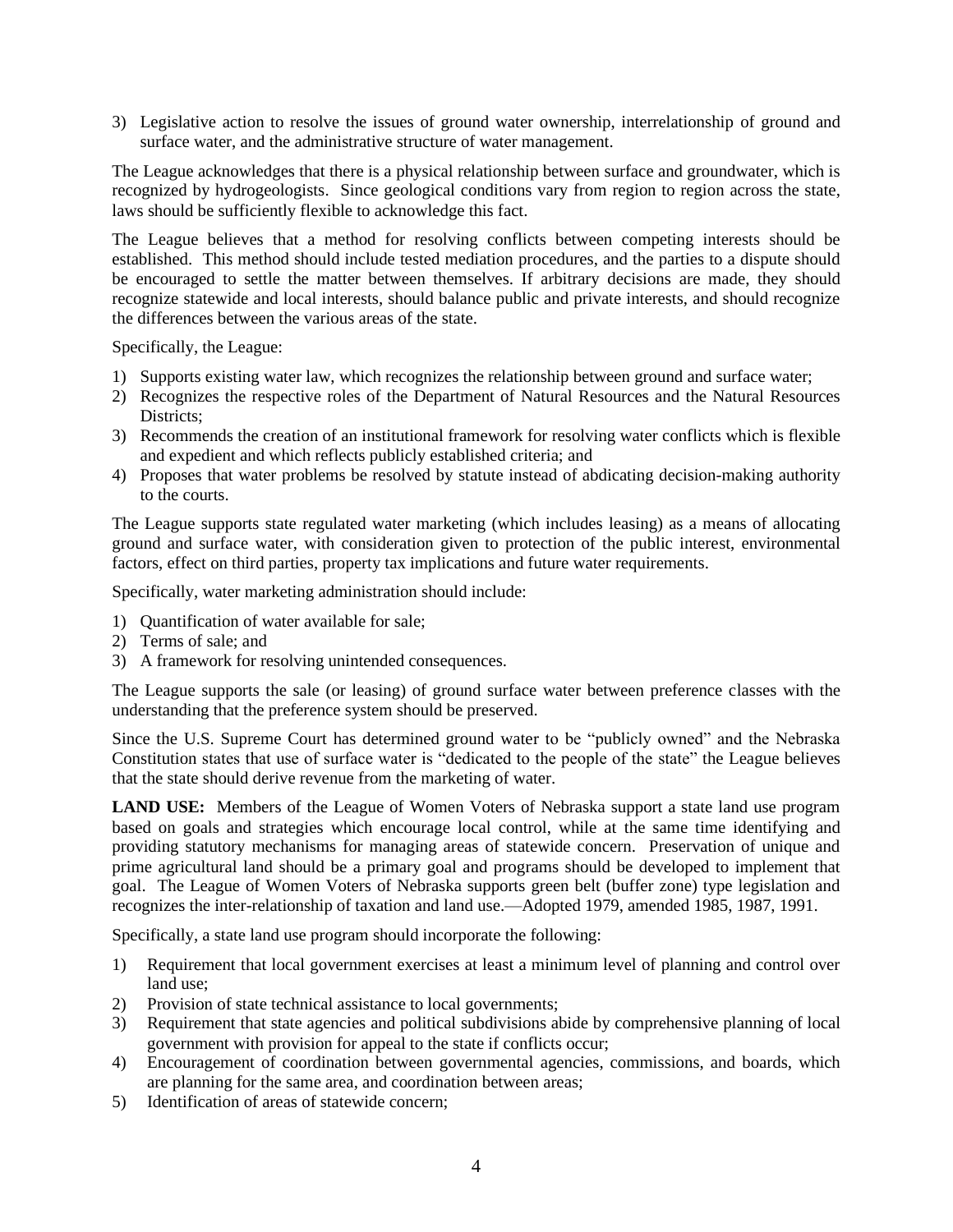- 6) Recognition of the interrelationship of urban and rural concerns in land use;
- 7) Adoption of goals and implementation of policies to preserve unique and prime agricultural land;
- 8) Coordination of the state land use planning process by the Policy Research Office;
- 9) Establishment of a capital improvements process with long and short-range goals;
- 10) Involvement of the public; and
- 11) Insurance that policies and procedures are understandable and simple to follow for those who need to work with and under them.

**ENERGY:** The League of Women Voters of Nebraska believes that energy conservation and the use of renewable resources must be a part of any national or state energy program. Public understanding and cooperation are essential to the success of any program of energy conservation and implementation of technologies that employ generation of energy from renewable resources*.* Citizens should be involved in the difficult choices that must be met.**—** Amended 2021.

Specifically, the League supports:

- 1) Reduction of energy growth rates;
- 2) Use of a variety of energy sources, with emphasis on conserving energy and using energyefficient technologies;
- 3) The environmentally sound use of energy resources, with consideration of the entire cycle of energy production;
- 4) Predominant reliance on renewable resources;
- 5) Policies that limit reliance on nuclear fission; and
- 6) Action by the State of Nebraska to encourage the use of renewable resources and energy conservation through funding for research and development, financial incentives, rate-setting policies, and mandatory standards.

**ELECTRIC UTILITY DEREGULATION/PRIVATIZATION IN NEBRASKA:** Sound government policies are supported with "condition certain." "Condition certain" means that no changes in the regulation of electricity will take place unless and until certain conditions are in place, such as viable wholesale energy markets and viable transmission networks.

## **SOCIAL POLICY**

**CORRECTIONS:** The League of Women Voters of Nebraska supports a correctional system which provides for realistic and humane treatment of the accused and sentenced offender both juvenile and adult, as well as for the protection of the community. In order to achieve such a system, the League advocates the use of community-based alternatives to incarceration and the separation of corrections from law enforcement.—Adopted 1975, *Alternatives to Incarceration*, -updated 1984, amended 1993, 2016.

Specifically, the League supports:

- 1) Diversion of offenders from the criminal justice system to appropriate programs;
- 2) Decriminalizing certain victimless crimes when alternative programs and facilities are feasible;
- 3) Improved and increased use of a variety of pre-trial release procedures;
- 4) The principle that juveniles be heard in juvenile court and held in facilities specifically designed for juvenile offenders;
- 5) A probation system comprising an adequate professional staff as well as volunteers;
- 6) Institutional programs aimed at reintegrating the offender into the community;
- 7) A central state agency to set minimum jail standards and to coordinate local correctional administration;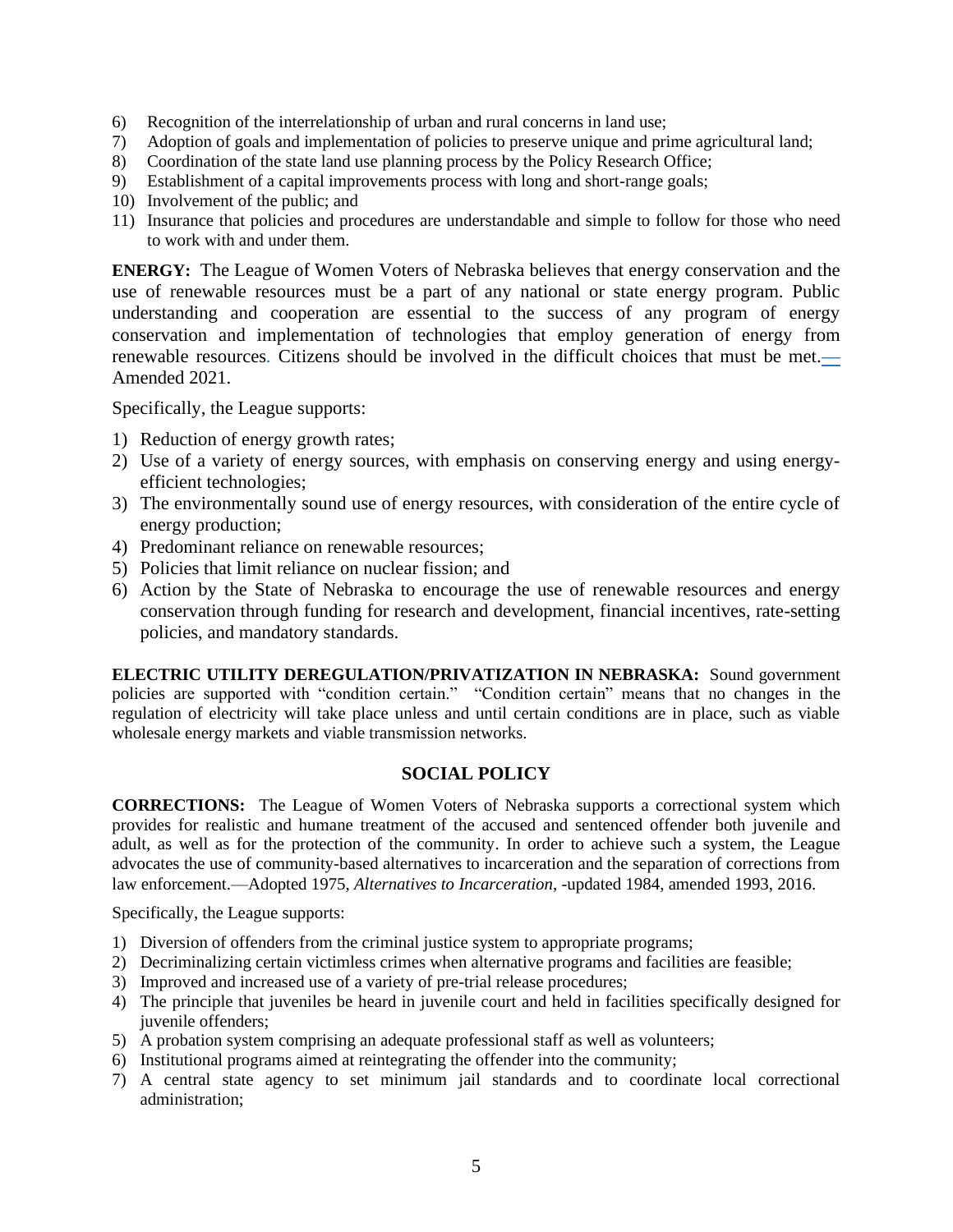- 8) Removal of payment to jailer based on number of prisoners confined; and
- 9) A system which insures the preservation of civil and human rights of pre-trial detainees and which insures basic human rights of sentenced offenders.
- 10 Abolition of the death penalty.

**EQUAL RIGHTS AMENDMENT:** The League of Women Voters of Nebraska supports bringing state laws into compliance with the goals of the Equal Rights Amendment.—Amended 1981, 1985.

Specifically, the League supports:

- 1) Elimination or amendment of those laws that have the effect of discrimination on the basis of sex;
- 2) Promotion of laws that support the goal of ERA; and
- 3) Strengthening the enforcement of such existing laws.

**NATIVE AMERICANS:** The League of Women Voters of Nebraska believes that Native Americans should participate in the formulation, development implementation and valuation of all policies and programs affecting them.—Adopted 1974, amended 1985, 1987, 1993.

Specifically, the League supports:

- 1) Equality of opportunity for employment, health care, education, and welfare benefits;
- 2) Efforts to keep Native American children within their own families. In cases in which the child must be removed from his/her family, the primary concern of welfare departments should be to place the child in willing and qualified Native American foster/adoptive homes. Non-native American foster/adoptive parents should receive cultural awareness and sensitivity training before a Native American child is placed in the home;
- 3) Multicultural education and sensitivity training which includes the customs and culture of the Native American;
- 4) Affirmative action programs as a necessity;
- 5) Education efforts as a necessity to inform Native Americans of their rights and the services available to them;
- 6) A Nebraska Commission on Indian Affairs composed entirely of Native Americans, whose objective shall be to enhance the cause of the Native American rights and to develop solutions to problems common to all Nebraska Native Americans, maintained and adequately funded; and
- 7) A review by this commission of all treaties of Midwestern Native Americans, specifically as they apply to the tribes or their branches located within the state of Nebraska. The existing responsibilities and rights outlined in the federal and Nebraska statutes should be determined and implemented.

**CHILD CARE:** The League of Women Voters of Nebraska believes that children in preschools, child care and learning centers or child care homes should be provided humane, quality care in a safe and healthy environment.—amended 1985, 1986, 1987, 1989.

Specifically, the League supports:

- 1) Establishment of uniform minimum standards by federal, state and local governments in the regulation of preschool, child-care, and learning centers and homes;
- 2) Adequate staffing to promote personal, emotional and intellectual growth;
- 3) Education of preschool and learning center teachers, parents, caregivers and others about quality care; and
- 4) An environment free from child abuse and/or neglect.

**CHILD WELFARE:** The League of Women Voters of Nebraska supports policies and programs that respect the rights, promote the well-being and insure the safety of Nebraska's children. Government services for children should be comprehensive, accessible in all areas of the state, integrated/coordinated, efficient, adequately funded and should provide for accountability. These services should be staffed by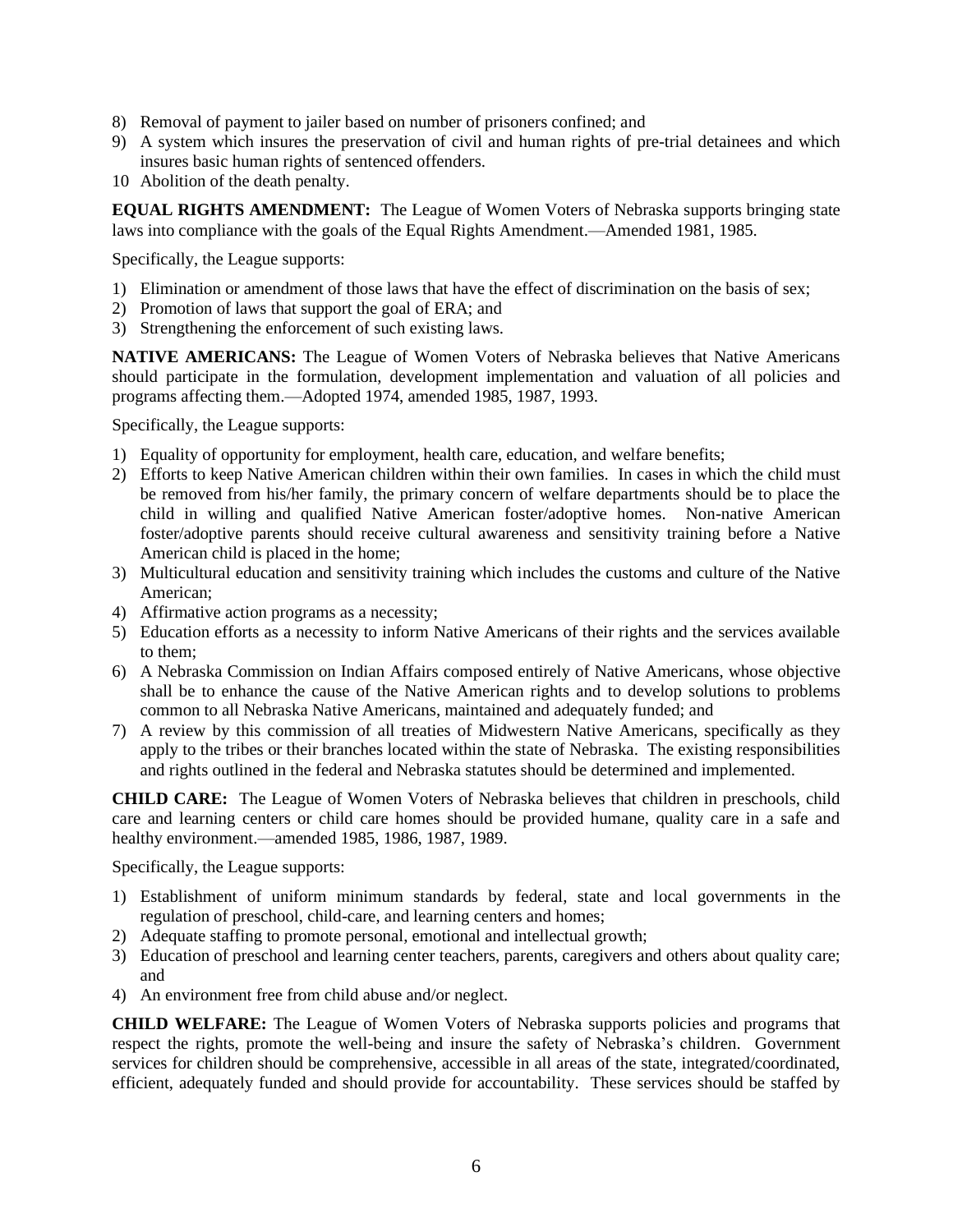professionals and volunteers who are well trained and competent in the specific area of service and should respect the rights of parents.—Adopted 1993.

Specifically, the League of Women Voters of Nebraska believes:

- 1) All reports of alleged abuse and neglect should be investigated. This may include screening by trained staff using a standard, effective protocol. An appropriate number of investigative workers should be hired and maintained to perform investigative tasks and to ensure the safety of children;
- 2) Foster families need preservice/inservice training, respite care, access to counseling (especially for behaviorally disordered children), adequate financial compensation based on the needs of the children, access to information about foster children needing placement and regular communication with Child Welfare, Juvenile & Adult Protective Services (CWJAPS) workers. Foster families should be recruited and trained to provide specialized care for children with special needs;
- 3) A range of placement options based on the needs of children should be developed in all areas of the state, including specialized treatment foster homes, specialized group homes, and long term residential treatment facilities. The Nebraska Department of Health and Human Services (DHHS) and other state agencies caring for state wards should continue to contract with out-patient mental health providers and other agencies for diagnostic, evaluative and treatment services to enable foster children to remain in existing foster homes. Contracting with out-of-state facilities for out-of-home care or treatment should be a last resort;
- 4) Permanency for children should be achieved in an expeditious manner. Standards and a protocol should be developed for county attorneys, judges and CWJAPS workers to use in determining if parents are making progress towards reunification with children or if termination of parental rights is appropriate. CWJAPS workers should be trained in collecting and documenting information necessary to make reunification or termination of parental rights decisions. County attorneys, guardians ad litem, and judges and CWJAPS workers should be trained on issues related to termination of parental rights and on the adoptability of disabled children. Adoption laws should allow and encourage open adoption in appropriate cases;
- 5) The number of juvenile courts and juvenile judges should be increased in areas of the state where there is a demonstrated need. County attorneys, guardians ad litem and judges should be provided with on-going training on child abuse and adoption issues. Court Appointed Special Advocates should be used in the juvenile court system whenever possible; and
- 6) Public awareness of abuse and neglect problems and preventive measures should he increased. Public health education about the relationship between chemical dependency and increased risk of abuse and neglect should be undertaken. Family life education classes should be available in the public schools, especially parenting classes for high school students, and home visits of high risk families with newborns should be made. Family counseling services and parent education classes should be available in all areas of the state. Family Preservation Services providing intensive casework and inhome therapy for both short-term cases and longer-term intervention should be available to at-risk families in all areas of the state.

**VIOLENCE PREVENTION:** The League of Women Voters of Nebraska supports policies and programs at all levels of the community and government that serve to prevent violence in the home and in the community. These include:

- 1) Programs and services for the prevention of child abuse and intervention;
- 2) Family support services for violence prevention and intervention;
- 3) Public and private development and coordination of programs that emphasize the prevention of violence;
- 4) The active role of government and social institutions in preventing violent behavior; and
- 5) The allocation of public monies in government programs to prevent violence.—Adopted 2000.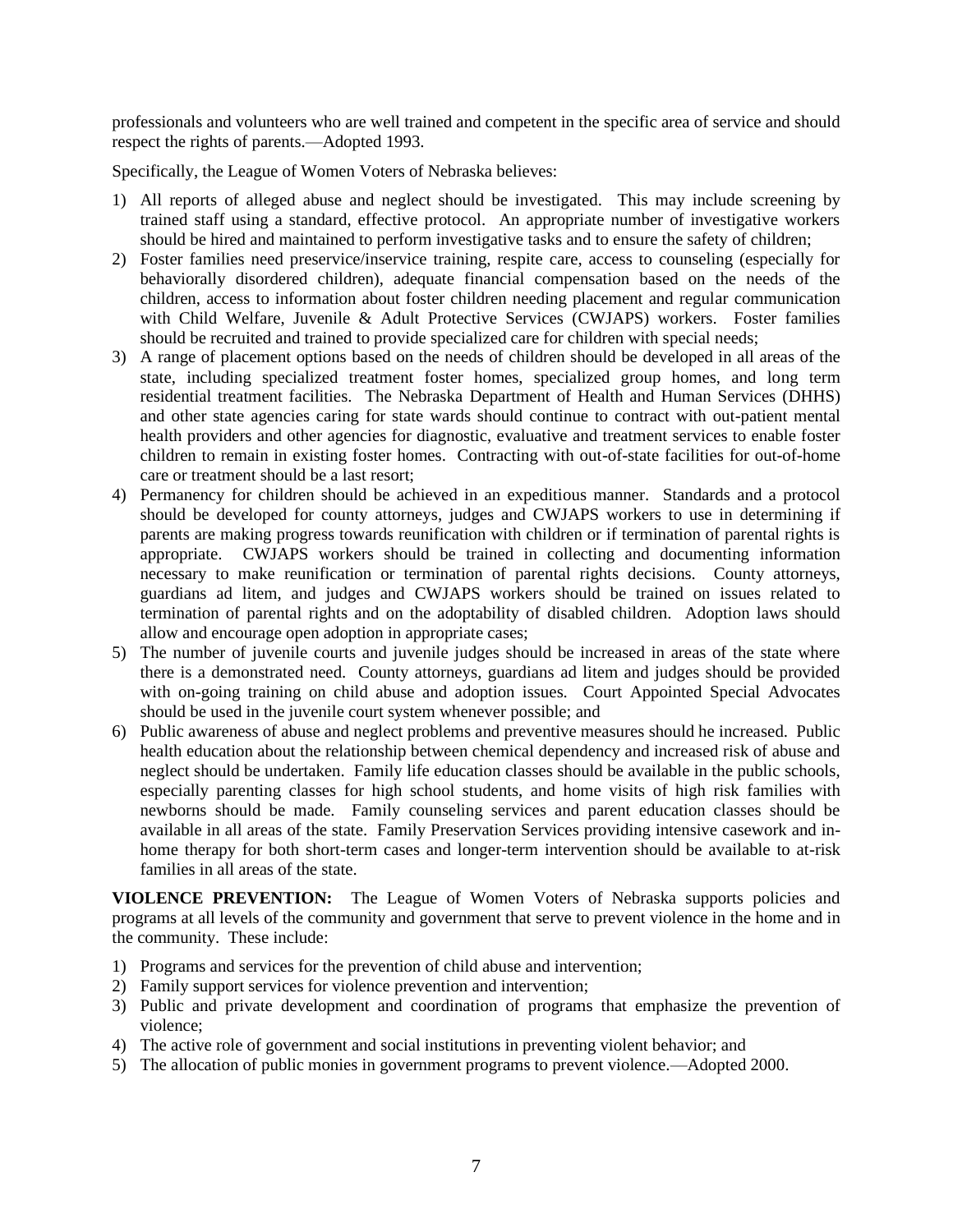**HEALTH CARE:** The League of Women Voters of Nebraska bases action for primary health care strategies on the LWVUS position. —Adopted 2004.

# **MENTAL AND BEHAVIORAL HEALTH CARE:**

Supports an adequately funded mental and behavioral health care system which provides comprehensive and coordinated services for children and adults with mental and behavioral health disorders. Supports state and local policies and programs which provide the opportunity for persons with mental and behavioral health disorders to achieve optimal management of their illness. —Adopted 2004, amended 2021.

Specifically, the League supports:

- 1) Behavioral health as the nationally accepted term that includes both mental illness and substance use disorder;
- 2) Access for all people to affordable, quality in- and out-patient behavioral health care, including needed medications and supportive services;
- 3) Behavioral health care that is integrated with, and achieves parity with, physical health care;
- 4) Early and affordable behavioral health diagnosis and treatment for children and youth from early childhood through adolescence;
- 5) Early and appropriate diagnosis and treatment for children and adolescents that is family focused and community-based;
- 6) Access to safe and stable housing for people with behavioral health challenges, including those who are chronically homeless;
- 7) Effective re-entry planning and follow-up for people released from both behavioral health hospitalization and the criminal justice system;
- 8) Problem solving or specialty courts, including mental health and drug courts, in all judicial districts to provide needed treatment and avoid inappropriate entry into the criminal justice system;
- 9) Health education—from early childhood throughout life—that integrates all aspects of social, emotional, and physical health and wellness; and
- 10) Efforts to decrease the stigmatization of, and normalize, behavioral health problems and care.

**INVESTIGATION OF EXPANDED GAMBLING IN NEBRASKA:** The intent of the effort is to look at the issue of expanded gambling in Nebraska, to collect as much available information as possible on the subject with attention to both the economic and social implications, and to present these findings to our membership. At that time, we may or may not propose a formal position. —Adopted 2003.

## **EDUCATION**

## **FINANCING PUBLIC SCHOOLS IN NEBRASKA**

The LWVNE believes in a public educational system financed by a combination of local and state revenues. Since state government has created the public schools by law it has a responsibility to aid local school districts in providing adequate and equitable school financing while maintaining local control. The wealth of the local school district in which a student resides should not determine what services are available. (Adopted 1981, amended 1983, 1991, 2008)

Specifically, the League supports:

1) Teacher salaries that are competitive with other states and that reflect upon teaching as a respected profession;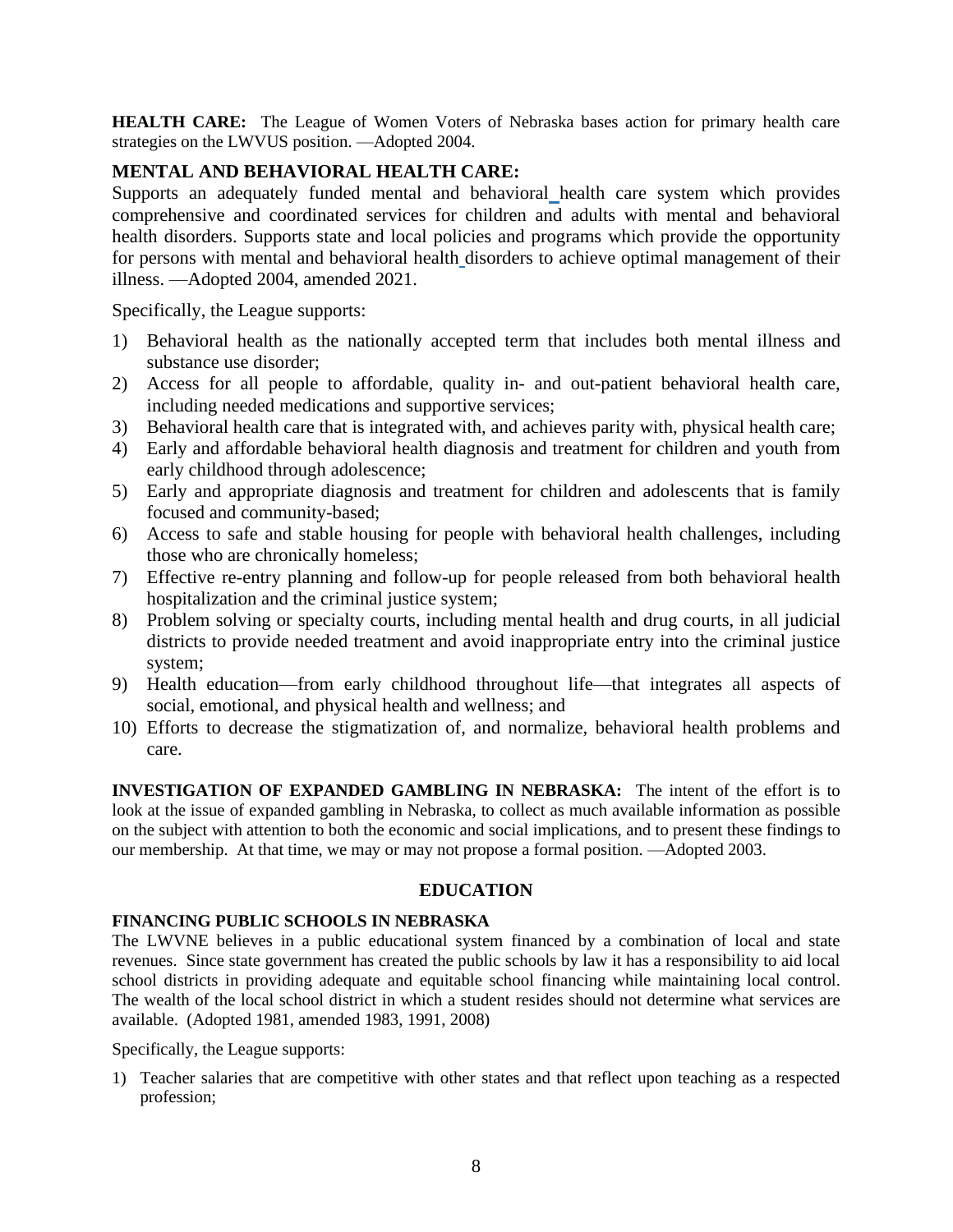- 2) Teacher salaries for superior teachers that are comparable with administrators' salaries, to encourage those teachers to remain in the classroom;
- 3) Shifting the tax burden from heavy reliance on the local property tax to increased state support while maintaining local control of school districts and budgets;
- 4) Removal of arbitrary limitations upon budgets of local government subdivisions;
- 5) Provision of adequate revenue from sales and income taxes, both individual and corporate, to support educational services;
- 6) Accreditation standards of the minimum level of education regardless of the wealth of the local district in which a student resides; and
- 7) A free public school education through  $12<sup>th</sup>$  grade, age not a limiting factor. Public school funds should be used to provide special education services to children with verified special needs from birth to age 21.

## **CURRICULUM IN NEBRASKA PUBLIC SCHOOLS**

The LWVNE supports policies and programs to promote a quality education for all Nebraska children from early childhood through grade12. (Adopted May 1985, amended 1993, 2008, 2014)

Specifically, the League supports:

- 1) Teachers being endorsed in all subjects they are teaching;
- 2) Public school curriculum standards that will prepare students for citizenship, the world of work and to meet admission requirements of post-secondary educational institutions;
- 3) A strong social studies and government curriculum;
- 4) An emphasis on citizenship to include the relationship between freedom and responsibility and how to be a responsible voter;
- 5) Incorporation of critical thinking skills into all teaching. Throughout the educational process, the purpose of critical thinking is to develop patterns of active analysis of information rather than passive acceptance of information;
- 6) A minimum school year of 180 school days with a minimum of 1,032 instructional hours for elementary schools and 1,080 instructional hours for secondary schools;
- 7) The option of year-round public schools for districts that elect to do so;
- 8) Comprehensive counseling being offered to all Nebraska students;
- 9) Expanded learning options available and accessible to all students, including a higher emphasis on technology, vocational instruction, independent learning, apprenticeships, and dual enrollment in high school and post-secondary schools;
- 10) Arts, humanities, music, health, and physical education as a significant part of education that should be offered and available in every school; and
- 11) Service learning as an important style of learning that validates students as contributing members of their community.

#### **STUDENT TESTING**

The LWVNE supports:

- 1) Mandatory minimum competency testing of students before graduation from high school;
- 2) Criterion-based testing of students, which means testing for mastery, allowing for different ways for students to demonstrate mastery, and testing on 100 percent of the curriculum;
- 3) A reduction in the amount of standardized testing that is norm-referenced which guarantees some students will always fail and which detracts from classroom teaching of the curriculum;
- 4) The exemption of students with special needs from mandatory standardized testing or mandatory minimum competency testing.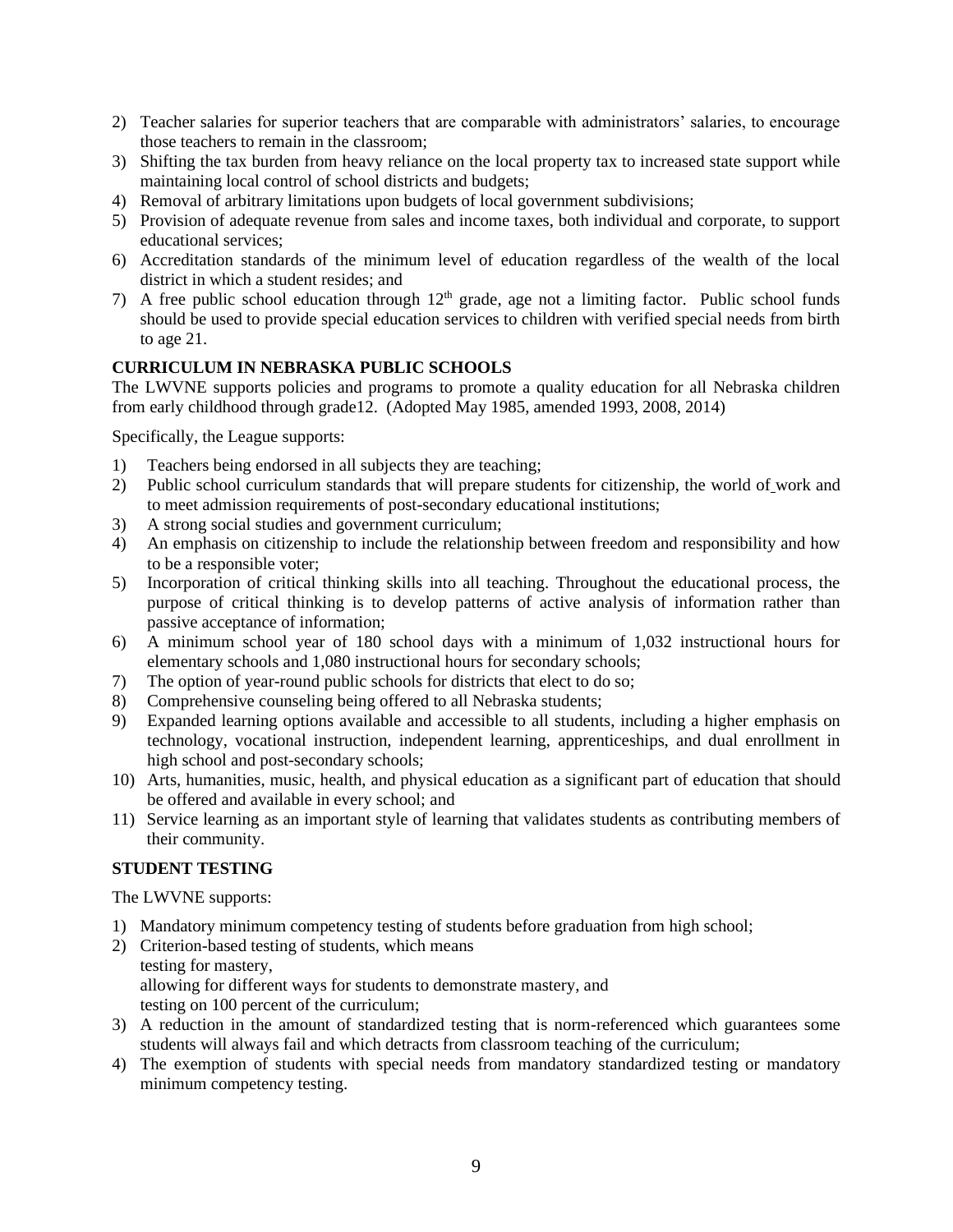#### **EARLY CHILDHOOD EDUCATION**

A comprehensive pre-kindergarten educational program should be available and accessible to all Nebraska children.

#### **TRANSITIONS**

The LWVNE supports renewed focus on the needs of students at the key transition years (for example,  $4<sup>th</sup>$ to  $5<sup>th</sup>$  grade and  $8<sup>th</sup>$  to  $9<sup>th</sup>$  grade). Emphasis should be placed on individual tutoring, skill-building, extended school days, extended school years, and summer enrichment programs.

#### **ACADEMIC FREEDOM**

The LWVNE supports academic freedom for all public school teachers and students in order to instill in students the value of democracy and to prepare students for informed and active civic participation.

### **SCHOOL SAFETY**

The LWVNE supports policies and programs that promote safe school environments for all students and staff to the exclusion of those zero-tolerance policies that do not allow for common sense and individual mitigating circumstances.

#### **EVALUATION OF TEACHERS AND ADMINISTRATORS**

The LWVNE supports teacher tenure and Nebraska laws on teacher certification, just cause, and due process. The League supports performance-based evaluation of teachers and administrators. (Adopted 1993, amended 2008)

# **STUDIES**

#### **NATURAL RESOURCES UPDATE STUDY DEVOTED TO SOIL HEALTH**

TOPIC: Soil Health in Nebraska

FOCUS: Share data-driven information about soil health from reputable sources to educate League members that maintaining and rejuvenating soil health is valuable to healthy ecosystems.

SCOPE: Review current research by University of Nebraska at Lincoln (UNL), Natural Resources Conservation Service (USDA-NRCS) and the Soil and Water Conservation Society (SWCS) concerning Soil Health and why supporting Healthy Soil Legislation or initiatives is of vital interest to Nebraska citizens. Research the current Healthy Soil Task Force Report that was adopted by the 117th Nebraska Unicameral in LR5 and was proposed by LB243 in 2019. Research the current soil health standards from the Natural Resources Conservation Service.

GOAL: Provide a basic overview of the current state of soil health in Nebraska. Provide resources for citizens' use at local levels. Develop a position as basis for testimony at local and state government levels.

#### **CONTINUATION OF MONEY IN POLITICS STUDY**

A Full Study of Money in Politics using League study guidelines and data from the LWVNE project led by Kate High and other possible data for the possibility of developing a state position of money in politics.